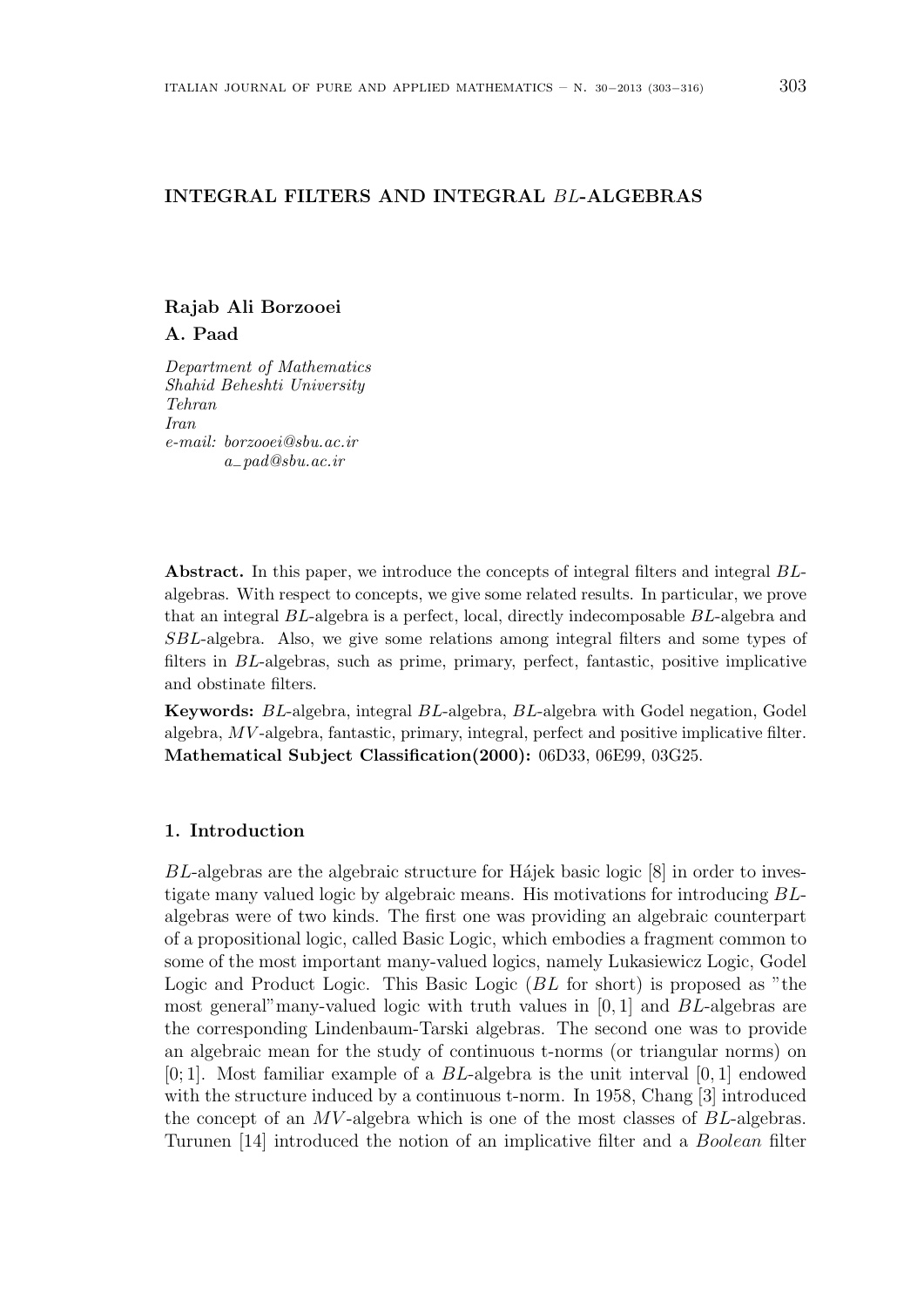and proved that these notions are equivalent in *BL*-algebras. *Boolean* filters are an important class of filters, because the quotient *BL*-algebra induced by these filters are *Boolean* algebras. In this paper we study integral *BL*-algebras and *BL*-algebras with Godel negation such that they are local *BL*-algebras, but the converse is not correct in general. So it is important for us studying this class of *BL*-algebras. At first, we prove some theorems about local and integral *BL*algebras. Also, we show integral *MV* -algebras are trivial. Moreover, we define integral filters and we prove that a *BL*-algebra is integral *BL*-algebra if and only if *{*1*}* is integral filter. Also, we show in finite *BL*-algebras, integral filters and perfect filters are equal. In the follow, we define *BL*-algebras with Godel negation and we prove that these class of *BL*-algebras are equal to the class integral *BL*algebras and in a linearly ordered *BL*-algebra, a *BL*-algebra is a *SBL*-algebra if and only if is a integral *BL*-algebra. Finally, we study the relationship between integral filters and obstinate filters and we prove that an integral and fantastic filter is a obstinate filter.

#### **2. Preliminaries**

In this section, we recollect some definitions and theorems which will be used in the following, and we shall not cite them every time they are used.

**Definition 2.1.** ([8]) A *BL*-algebra is an algebra  $(L, \vee, \wedge, \odot, \rightarrow, 0, 1)$  of type  $(2,2,2,2,0,0)$  such that

(*BL*1)  $(L, \vee, \wedge, 0, 1)$  is a bounded lattice,  $(BL2)$   $(L, \odot, 1)$  is a commutative monoid, (*BL*3)  $z \leq x \rightarrow y$  if and only if  $x \odot z \leq y$ , for all  $x, y, z \in L$ ,  $(BL4)$   $x \wedge y = x \odot (x \rightarrow y),$  $(BL5)$   $(x \rightarrow y) \vee (y \rightarrow x) = 1.$ *n−times*

We denote  $x^n = \overbrace{x \odot ... \odot x}$ , if  $n > 0$  and  $x^0 = 1$ .

A *BL*-algebra *L* is called a *Godel algebra* if  $x^2 = x$ , for all  $x \in L$  and *L* is called an*MV -algebra* if,  $(x^-)$ <sup> $-$ </sup> = *x*, for all  $x \in L$ , where  $x^- = x \rightarrow 0$ .

**Lemma 2.2.** ([4],[5],[8]) *In any BL-algebra the following hold:*

(*BL*6)  $x \leq y$  *if and only if*  $x \to y = 1$ *.*  $(BL7)$  0  $\rightarrow$   $x = 1$  and  $x \rightarrow x = 1$ .  $(BL8)$   $x \odot y \leq x \wedge y$ .  $(BL9)$  $x^- = 1$  *if and only if*  $x = 0$ *.*  $(BL10)$   $x^- = x^{---}$ .  $(BL11)$   $x \odot x = 0$ ,  $1 \odot x = x$  and  $0 \odot x = 0$ .  $(BL12)$   $x \to (y \to z) = (x \odot y) \to z$ .  $(BL13)$   $x \rightarrow (y \rightarrow z) = y \rightarrow (x \rightarrow z)$ . (*BL*14)  $x \leq y$  *implies*  $y \to z \leq x \to z$  *and*  $z \to x \leq z \to y$ *.*  $(BL15)$   $(x \wedge y)^{-} = x^{-} \vee y^{-}$ . (*BL*16)  $x \odot y = 0$  *if and only if*  $x \leq y^-$ . *for all*  $x, y, z \in L$ *.*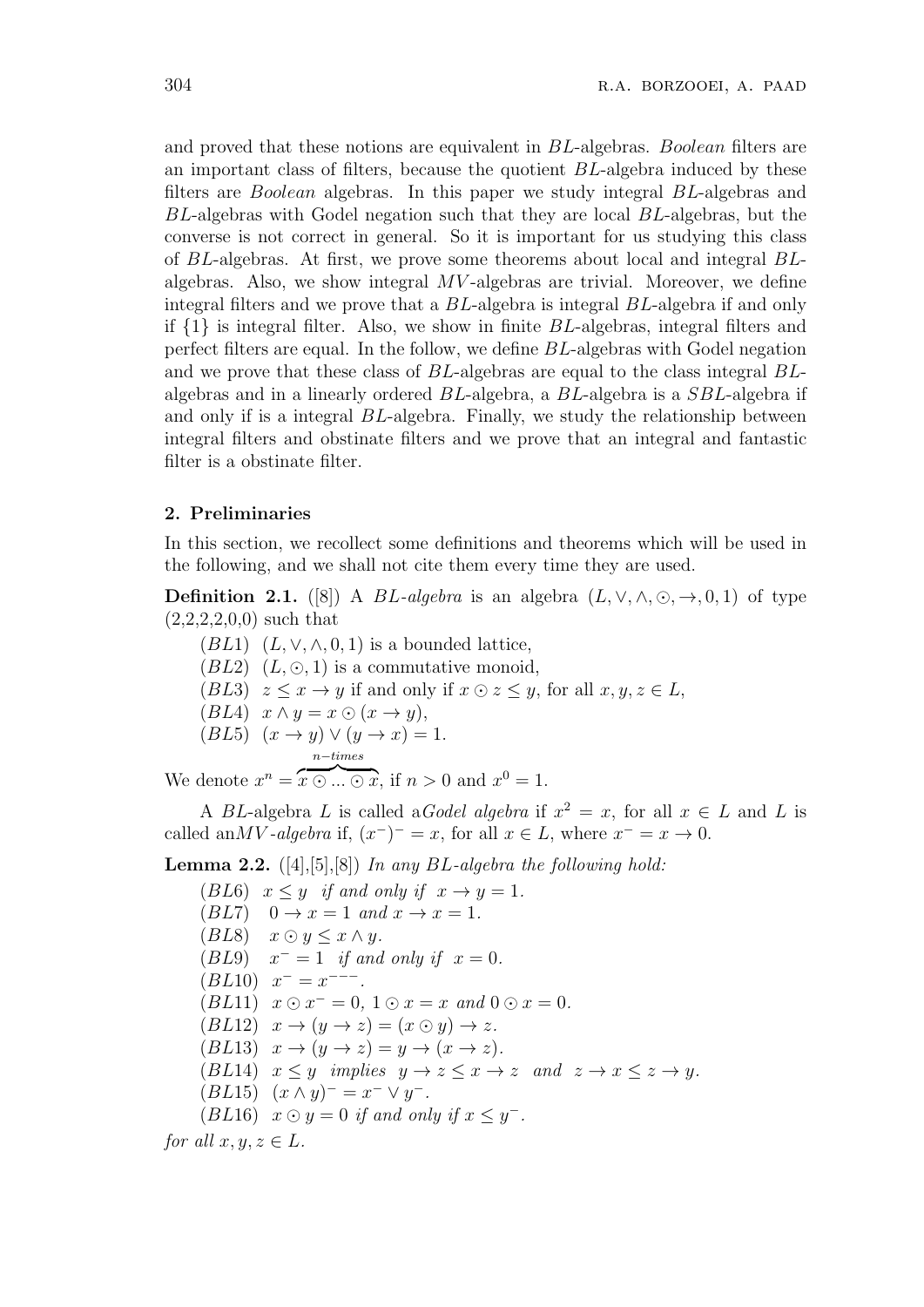We briefly review some types of filters and related theorems that, we refer the reader to  $[4]$ ,  $[5]$ ,  $[8]$ ,  $[9]$ ,  $[13]$ ,  $[14]$ ,  $[15]$ ,  $[16]$ , for more details.

**Definition 2.3.** Let *L* be a *BL*-algebra and *F* be a nonempty subset of *L*. Then

- (i) *F* is called a *filter* of *L*, if  $x \odot y \in F$ , for all  $x, y \in F$  and if  $x \in F$  and  $x \leq y$ then  $y \in F$ , for all  $x, y \in L$ .
- (ii) proper filter *F* is called a *prime filter* of *L*, if  $x \vee y \in F$  implies  $x \in F$  or  $y \in F$ , for all  $x, y \in L$ .
- (iii) proper filter *F* is called a *maximal filter* of *L*, if it is not properly contained in any other proper filter of *L*.
- (iv) proper filter *F* is called a *primary filter*, if for all  $x, y \in L$ ,  $(x \odot y)^{-} \in F$ implies  $(x^n)^-$  ∈ *F* or  $(y^n)^-$  ∈ *P*, for some  $n \in \mathbb{N} \cup \{0\}$ *.*
- (v) filter *F* is called a *Boolean filter*, if  $x^- \vee x \in F$ , for all  $x \in L$ .
- (vi) *F* is called an *implicative filter*, if  $1 \in F$  and  $x \to (y \to z) \in F$  and  $x \to y \in F$ , then  $x \to z \in F$ , for all  $x, y, z \in L$ .
- (vii) *F* is called a *positive implicative filter*, if  $1 \in F$  and  $x \to ((y \to z) \to y) \in F$ and  $x \in F$ , then  $y \in F$ , for all  $x, y, z \in L$ .
- (viii) *F* is called a *fantastic filter*, if  $1 \in F$  and  $z \to (y \to x) \in F$  and  $z \in F$ , then  $((x \rightarrow y) \rightarrow y) \rightarrow x \in F$ , for all  $x, y, z \in L$ .

**Definition 2.4.** Let *L* be a *BL*-algebra. Then *L* is called a *local BL*-algebra, if it has a unique maximal filter.

**Note.** A filter *F* of *BL*-algebra *L* is maximal and implicative if and only if  $x, y \notin F$  imply  $x \to y \in F$  and  $y \to x \in F$ , for all  $x, y \in L$ . This filter is called an *obstinate* filter.

**Theorem 2.5.** ([11],[12]) *Let F of BL-algebra L. Then*

- (i) *F* is a fantastic filter of *L* if and only if  $((x \to 0) \to 0) \to x \in F$ , for all *x ∈ L.*
- (ii) *if*  $F$  *is an obstinate filter of*  $L$ *, then*  $F$  *is a fantastic filter of*  $L$ *.*

**Theorem 2.6.** *[8] Let F be a filter of BL-algebra L. Then the binary relation ≡<sup>F</sup> which is defined by*

 $x \equiv_F y$  *if and only if*  $x \to y \in F$  *and*  $y \to x \in F$ 

*is a congruence relation on L. Define*  $\cdot$ *,*  $\rightarrow$ *,*  $\sqcup$ *,*  $\sqcap$  *on L*/*F, the set of all congruence classes of L, as follows:*

$$
[x] \cdot [y] = [x \odot y], [x] \rightarrow [y] = [x \rightarrow y], [x] \sqcup [y] = [x \vee y], [x] \sqcap [y] = [x \wedge y].
$$

*Then*  $(L/F, \cdot, \rightarrow, \sqcup, \sqcap, [0], [1])$  *is a BL*-algebra which is called quotient BL-algebra *with respect to F.*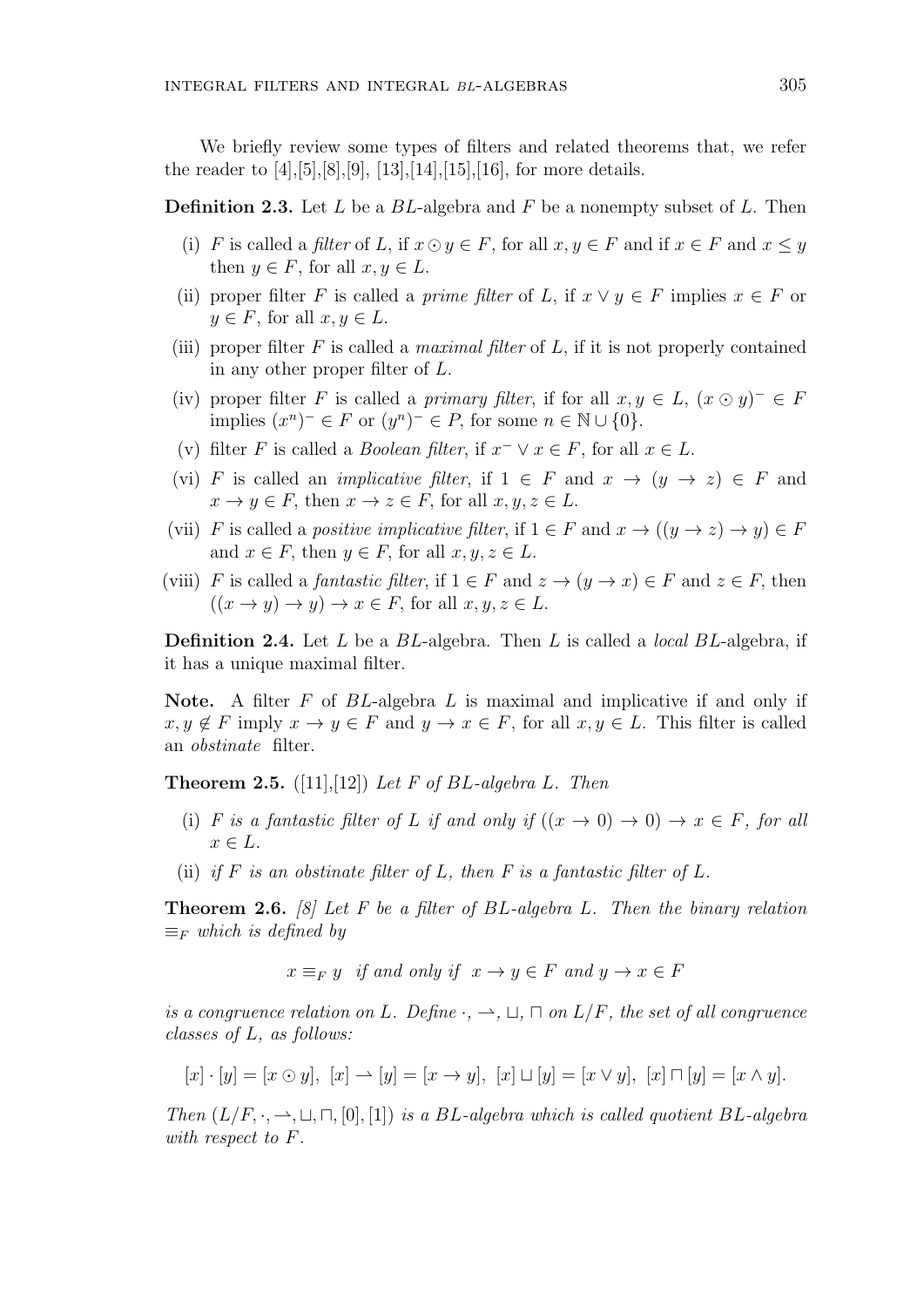**Theorem 2.7.** ([4],[13]) *Let P be a proper filter of BL-algebra L. Then P is a prime filter if and only if L/P is a BL-chain.*

**Definition 2.8.** ([5]) Let *L* be a *BL*-algebra and  $x \in L$ . If there exists a smallest positive integer number *n* such that  $x^n = 0$ , then we say the order of *x* is *n* and we denote by  $ord(x) = n$  and we say is  $ord(x) = \infty$ , if no such *n* exists.

**Definition 2.9.** ([13]) Let  $L_1$  and  $L_2$  be two *BL*-algebras. Then the map  $f: L_1 \rightarrow L_2$  is called a *BL*-algebra *homomorphism* if and only if it satisfies the following conditions, for every  $x, y \in L_1$ :

- (i)  $f(0) = 0$ ,
- (ii)  $f(x \odot y) = f(x) \odot f(y),$
- (iii)  $f(x \rightarrow y) = f(x) \rightarrow f(y)$ .

If *f* is a bijective, then the homomorphism *f* is called *BL*-algebra *isomorphism*. In this case we write  $L_1 \cong L_2$ .

The following theorems and definitions are from [6],[16] and the reader can refer to it, for more details.

**Theorem 2.10.** *Let L be a BL-algebra. The following are equivalent:*

- (i) *L is a local BL-algebra,*
- (ii)  $M(L) = \{x \in L \mid x^n \neq 0, \forall n \in \mathbb{N} \cup \{0\}\} = \{x \in L \mid ord(x) = \infty\}$  is the *unique maximal filter of L,*
- (iii) *for all*  $x \in L$ *, ord*( $x$ ) < ∞ *or ord*( $x$ <sup>-</sup>) < ∞.

**Theorem 2.11.** *Let P be a filter of BL-algebra L. The following are equivalent:*

- (i) *L/P is a local BL-algebra,*
- (ii) *P is a primary filter.*

**Theorem 2.12.** *Let L be a BL-algebra. The following are equivalent:*

- (i) *L is a Godel algebra,*
- (ii) *Any filter of L is an implicative filter of L.*

**Definition 2.13.** A *BL*-algebra *L* is called *directly indecomposable* if and only if *L* is nontrivial and whenever  $L \cong L_1 \times L_2$  then either  $L_1$  or  $L_2$  is trivial.

**Note.** Let *B*(*L*) be the *Boolean* algebra of all complemented elements in the distributive lattice *L*(*L*).

**Theorem 2.14.** *Let L be a BL-algebra. Then*

- (i) *L* is directly indecomposable if and only if  $B(L) = \{0, 1\}$ .
- (ii) *L is directly indecomposable if L is local.*

**Definition 2.15.** Let *L* be a *BL*-algebra. Then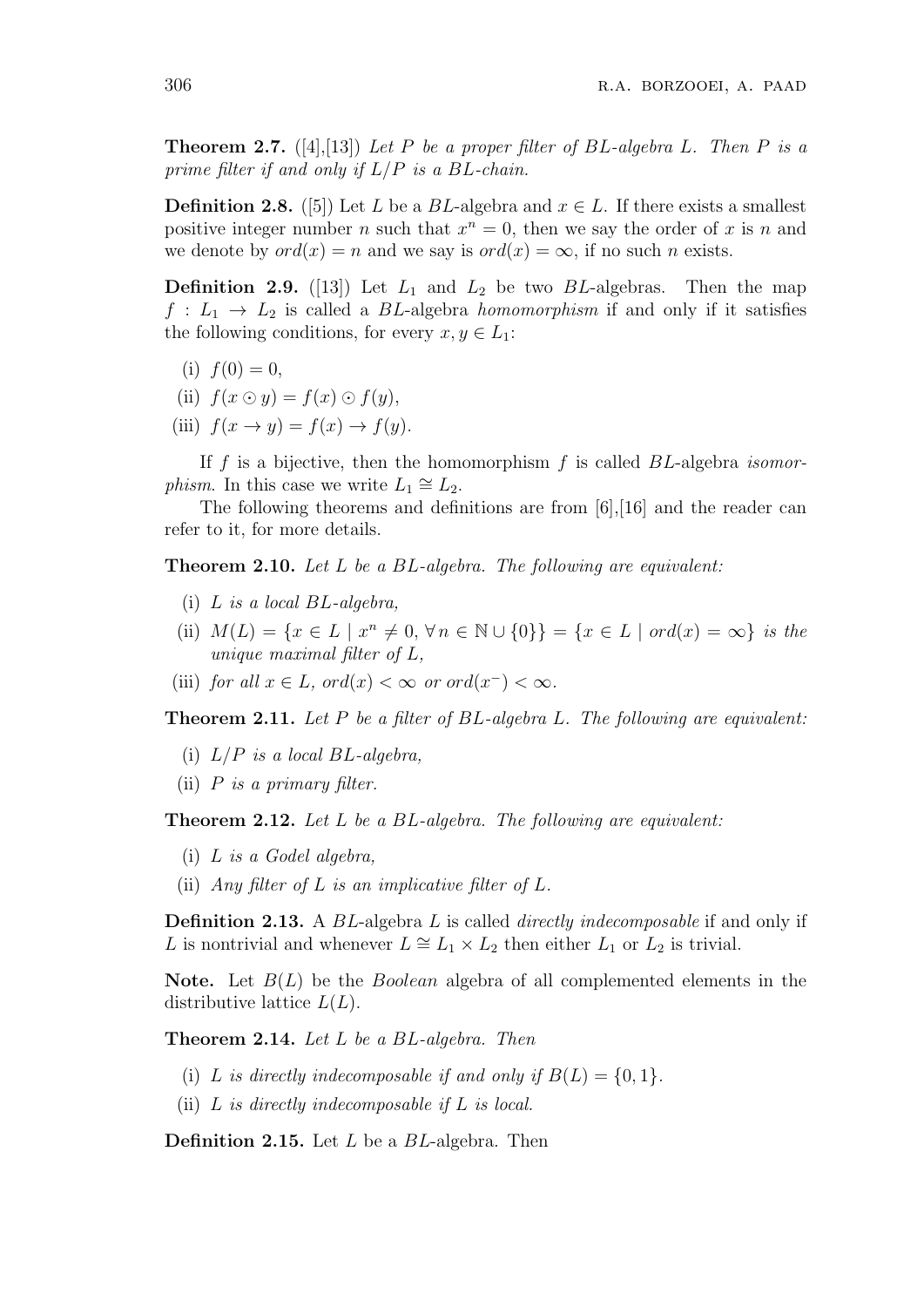- (i) *L* is a *perfect BL*-algebra, if it is local and for any  $x \in L$ ,  $ord(x) < \infty$  $implies ord(x^-) = \infty$ .
- (ii) proper filter *P* of *L* is called *perfect filter*, if for all  $x \in L$ ,  $(x^n)^- \in P$ , for some  $n \in \mathbb{N} \cup \{0\}$  if and only if  $((x^{-})^{m})^{-} \notin P$ , for all  $m \in \mathbb{N} \cup \{0\}$ .

**Theorem 2.16.** *Let P be a filter of BL-algebra L. The following are equivalent:*

- (i) *L/P is a perfect BL-algebra,*
- (ii) *P is a perfect filter.*

**Theorem 2.17.** *Any perfect filter of BL-algebra L is a primary filter.*

**Theorem 2.18.** *[1, 6] Let L be a BL-algebra. Then*

- (i) *a local BL-algebra L is a* perfect *BL-algebra if and only if MV* (*L*) *is a perfect BL*-algebra, where  $MV(L) = \{x \in L \mid x^{--} = x\}.$
- (ii) the only finite perfect  $MV$ -algebra is  $\{0, 1\}$ *.*

**Definition 2.19.** [7] An *SBL*-algebra is a *BL*-algebra *L* verifying this further condition (strict axiom):  $(x \odot y)^{-} = (x^{-}) \vee (y^{-})$ 

From now on, in this paper  $(L, \wedge, \vee, \odot, \rightarrow, 0, 1)$  (or simply) *L* is a *BL*-algebra, unless otherwise state.

#### **3. Integral** *BL***-algebras**

In this section we study a class of *BL*-algebra that called integral *BL*-algebra and we give some related results.

**Definition 3.1.** *L* is called an *integral BL*-algebra, if  $x \odot y = 0$ , then  $x = 0$  or  $y = 0$ , for all  $x, y \in L$ .

**Example 3.2.** [10] Let  $L = \{0, a, b, c, 1\}$ . Define  $\land, \lor, \odot$  and  $\rightarrow$  on *L* as follows:

|                  |  | $\vee$ 0 c a b 1                                         |  |  |                | $\wedge$   0 c a b 1                                |                                                       |  |
|------------------|--|----------------------------------------------------------|--|--|----------------|-----------------------------------------------------|-------------------------------------------------------|--|
|                  |  | $0 \mid 0 \quad c \quad a \quad b \quad 1$               |  |  |                | 0   0 0 0 0 0                                       |                                                       |  |
| $\overline{c}$   |  | $c\ c\ a\ b\ 1$                                          |  |  | c <sub>1</sub> |                                                     | $0\quad c\quad c\quad c\quad c$                       |  |
| a <sub>1</sub>   |  | $a \quad a \quad a \quad 1 \quad 1$                      |  |  |                | $a \mid 0 \quad c \quad a \quad c \quad a$          |                                                       |  |
|                  |  | $b \mid b \mid b \mid 1 \mid b \mid 1$                   |  |  |                | $b \begin{bmatrix} 0 & c & c & b & b \end{bmatrix}$ |                                                       |  |
|                  |  | $1 \mid 1 \mid 1 \mid 1 \mid 1 \mid 1$                   |  |  | $1\vert$       |                                                     | $0 \quad c \quad a \quad b \quad 1$                   |  |
|                  |  |                                                          |  |  |                |                                                     |                                                       |  |
|                  |  | $\rightarrow 0$ c a b 1                                  |  |  |                | $\odot$   0 c a b 1                                 |                                                       |  |
|                  |  | $0 \mid 1 \quad 1 \quad 1 \quad 1 \quad 1$               |  |  |                | 0   0 0 0 0 0                                       |                                                       |  |
| $\overline{c}$   |  | $\begin{array}{ccccccccc} 0 & 1 & 1 & 1 & 1 \end{array}$ |  |  | $\mathcal{C}$  |                                                     | $\begin{array}{cccccc} 0 & c & c & c & c \end{array}$ |  |
| $\boldsymbol{a}$ |  | $\begin{bmatrix} 0 & b & 1 & b & 1 \end{bmatrix}$        |  |  | $\,a$          |                                                     | $\begin{array}{cccccc} 0 & c & a & c & a \end{array}$ |  |
|                  |  | $b \mid 0 \quad a \quad a \quad 1 \quad 1$               |  |  |                | $b \begin{bmatrix} 0 & c & c & b & b \end{bmatrix}$ |                                                       |  |

Then  $(L, \vee, \wedge, \odot, \rightarrow, 0, 1)$  is an integral *BL*-algebra.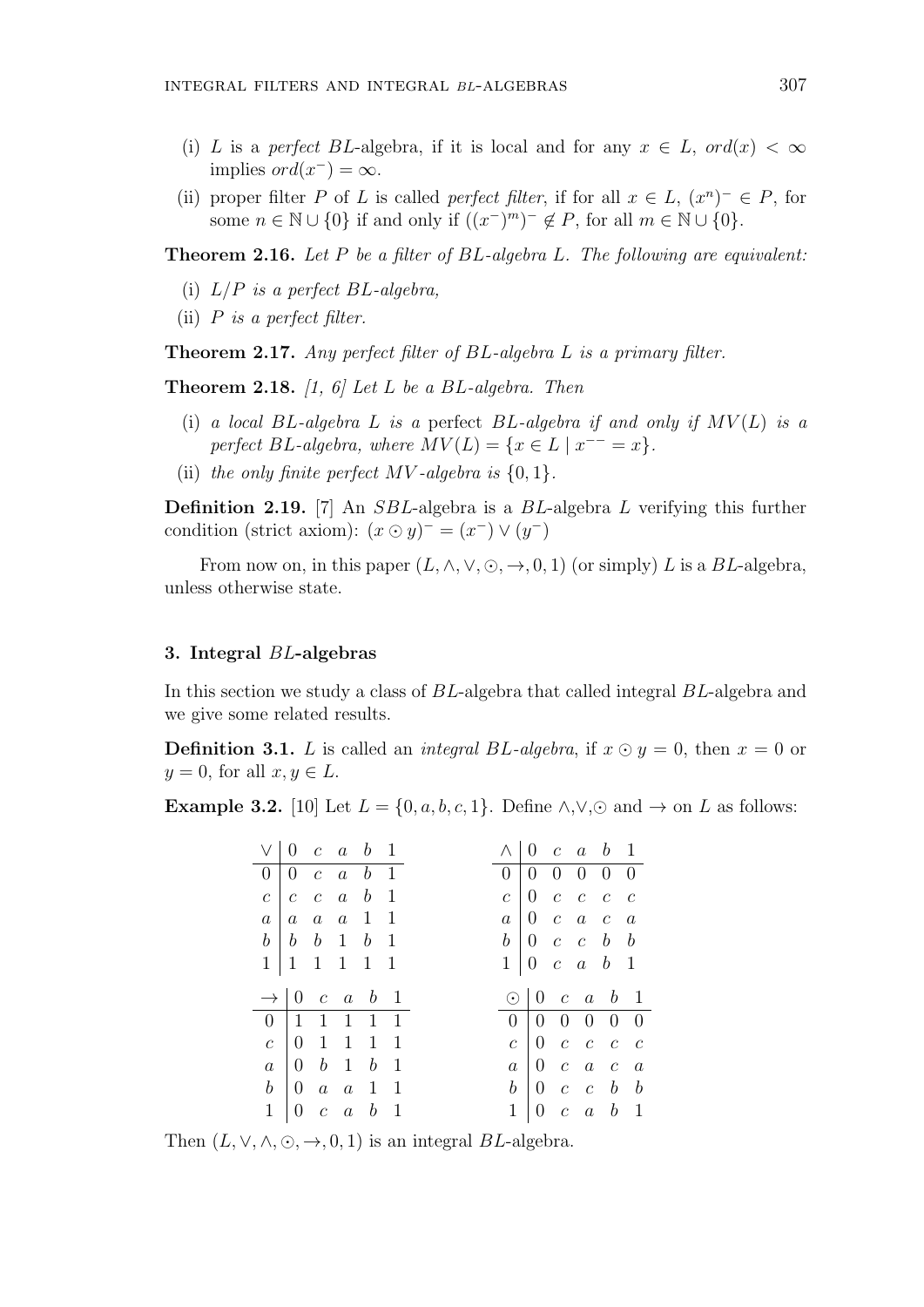**Example 3.3.** [10] Let  $L = \{0, a, b, c, d, 1\}$ . Then *L* by the following diagram is a bounded lattice.



Now, let  $\rightarrow$  and  $\odot$  are defined on *L* as follows:

| $\rightarrow$ 0 a b c d 1                               |                                                     |  |  |  | $\odot$   0 a b c d 1 |  |  |                                                         |  |
|---------------------------------------------------------|-----------------------------------------------------|--|--|--|-----------------------|--|--|---------------------------------------------------------|--|
| $\boxed{0}$ 1 1 1 1 1 1                                 |                                                     |  |  |  |                       |  |  | $0 \ 0 \ 0 \ 0 \ 0 \ 0 \ 0$                             |  |
| $a \mid d \quad 1 \quad d \quad 1 \quad d \quad 1$      |                                                     |  |  |  |                       |  |  | $a \begin{bmatrix} 0 & a & 0 & a & 0 & a \end{bmatrix}$ |  |
| $b \begin{bmatrix} c & c & 1 & 1 & 1 & 1 \end{bmatrix}$ |                                                     |  |  |  |                       |  |  | $b \begin{bmatrix} 0 & 0 & 0 & 0 & b & b \end{bmatrix}$ |  |
|                                                         | $c \vert b \vert c \vert d \vert 1 \vert d \vert 1$ |  |  |  |                       |  |  | $c \begin{bmatrix} 0 & a & 0 & a & b & c \end{bmatrix}$ |  |
|                                                         | $d \mid a \mid a \mid c \mid c \mid 1 \mid 1$       |  |  |  |                       |  |  | $d \begin{bmatrix} 0 & 0 & b & b & d & d \end{bmatrix}$ |  |
|                                                         | $1 \vert 0 \ a \ b \ c \ d \ 1$                     |  |  |  |                       |  |  | $1 \vert 0 \ a \ b \ c \ d \ 1$                         |  |

Then  $(L, \vee, \wedge, \odot, \rightarrow, 0, 1)$  is a *BL*-algebra, which is not an integral *BL*-algebra. Since  $a \odot b = 0$  for  $a, b \neq 0$ .

**Theorem 3.4.** *Let P be a filter of L and L/P be an integral BL-algebra. Then P is a primary filter.*

**Proof.** Let  $(x \odot y)^{-} \in P$ , for  $x, y \in L$ . Then  $(x \odot y) \rightarrow 0 \in P$ . Since by  $(BL7)$ ,  $0 \rightarrow (x \odot y) = 1 \in P$ , then  $[x \odot y] = 0$  and so  $[x] \cdot [y] = [x \odot y] = [0]$ . Now, since  $L/P$  is an integral *BL*-algebra then  $[x] = [0]$  or  $[y] = [0]$ . Hence,  $x^{-} = x \rightarrow 0 \in P$ or  $y^- = y \to 0 \in P$  and so P is a primary filter.

The following example shows that, the converse of Theorem 3.4, is not correct, in general.

**Example 3.5.** Let  $F = \{1, d\}$ , in Example 3.3. It is easy to check that *F* is a primary filter, but  $L/F$  is not an integral *BL*-algebra. Since  $a \to 0 = d \in F$ , then  $[a] = [0]$  and so  $[c] \cdot [c] = [c \odot c] = [a] = [0]$ . But  $[c] \neq [0]$ . Therefore,  $L/F$  is not an integral *BL*-algebra.

**Theorem 3.6.** *Let L be an integral BL-algebra. Then*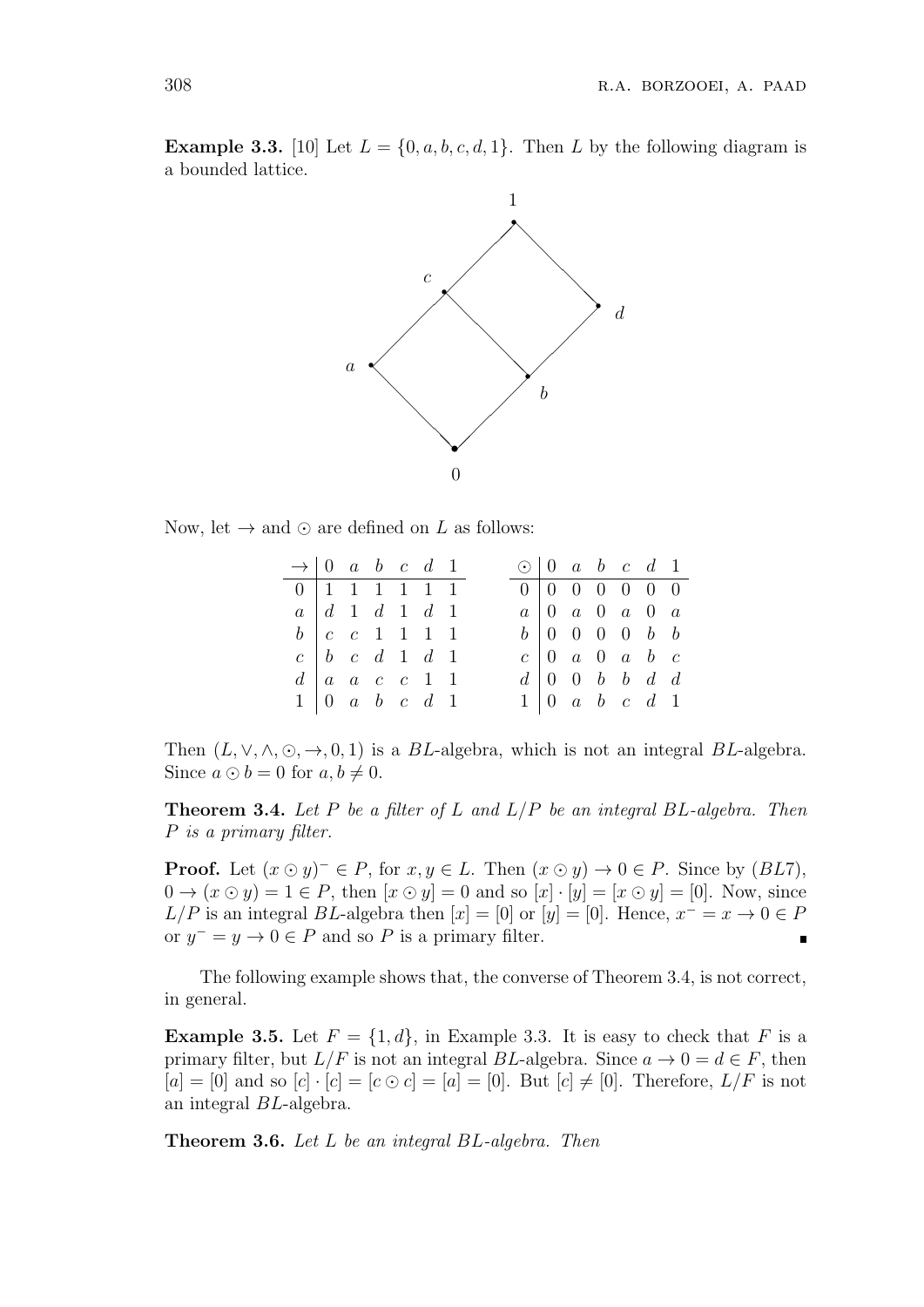- (i) *L* is a local and directly indecomposable  $BL$ -algebra and  $B(L) = \{0, 1\}$ .
- (ii)  $M(L) = L \setminus \{0\}$ .
- (iii) *L is a perfect BL*-algebra and  $ord(x) = \infty$  when  $0 \neq x \in L$ .
- (iv) If *L* is an Boolean algebra, then  $L = \{0, 1\}$ .

**Proof.** (i) Since  $\{1\}$  is a filter of *L*, then by Theorem 2.6,  $L/\{1\}$  is well-defined. Now, let  $f: L \to L/\{1\}$  be canonical epimorphism with  $[x] = [y]$ , for  $x, y \in L$ . Then  $x \to y \in \{1\}$ ,  $y \to x \in \{1\}$  and so by (*BL*6),  $x \leq y$  and  $y \leq x$ . Hence,  $x = y$  and so *f* is isomorphism. Now, since  $L \cong L/\{1\}$  and *L* is an integral *BL*-algebra, then *L/{*1*}* is an integral *BL*-algebra and by Theorem 3.4, *{*1*}* is a primary filter. Hence, by Theorem 2.11, *L/{*1*}* is a local *BL*-algebra and so *L* is a local *BL*-algebra. Thus, by Theorem 2.14, *L* is directly indecomposable *BL*-algebra and  $B(L) = \{0, 1\}$ .

(ii) Let  $0 \neq x \in L\backslash M(L)$ . Then there exists minimal element  $n \in \mathbb{N} \cup \{0\}$ , such that  $x^n = 0$  and  $x^m \neq 0$ , for any  $m < n$ . Now, since  $x^{n-1} \odot x = 0$  and L is an integral *BL*-algebra, then  $x^{n-1} = 0$  or  $x = 0$ , which is impossible. Hence,  $M(L) \subset L \setminus \{0\} \subset M(L)$  and so  $M(L) = L \setminus \{0\}$ .

(iii) Since *L* is an integral *BL*-algebra, then by (*i*), *L* is a local *BL*-algebra. Hence, by (*ii*) and Theorem 2.10, for all  $0 \neq x \in L$ ,  $ord(x) = \infty$ . Moreover, if  $x = 0$ , then  $ord(x^-) = \infty$ . Hence, *L* is a perfect *BL*-algebra.

(iv) Since *L* is an integral *BL*-algebra, then by (*i*), *L* is a local *BL*-algebra and  $B(L) = \{0, 1\}$ . Since L is a Boolean algebra, then  $B(L) = L$ . Therefore,  $L = \{0, 1\}.$ 

**Note.** In Example 3.5, since  $F = \{1, d\}$  is a primary filter, then by Theorem 2.11, *L/F* is a local *BL*-algebra, but it is not an integral *BL*-algebra. Therefore, the converse of Theorem  $3.6(i)$ , is not true in general.

**Theorem 3.7.** *If P is a maximal and implicative filter of L, then L/P is an integral BL-algebra and so P is a primary filter.*

**Proof.** Let P be a maximal and implicative filter of L and  $[x] \cdot [y] = [0]$ , for  $[x]$ *,*  $[y] \in L/P$ . Then by  $(BL12)$  and  $(BL13)$ ,  $x \to (y \to 0) = (x \odot y) \to 0 \in P$ and  $y \to (x \to 0) = (x \odot y) \to 0 \in P$ . If  $x \in P$ , then  $y \to 0 \in P$  and so  $[y] = 0$ . Similarly, if  $y \in P$ , then  $x \to 0 \in P$  and so  $[x] = 0$ . Now, let  $x, y \in P$ . Then  $0 \in P$ , that is impossible. If  $x, y \notin P$ , since P is a maximal and implicative filter, then  $x \to y \in P$  and  $y \to x \in P$ . Since *P* is an implicative filter, then  $x \to 0 \in P$ ,  $y \to 0 \in P$  and so  $[x] = 0$  and  $[y] = 0$ . Hence,  $L/P$  is an integral *BL*-algebra and so by Theorem 3.4, *P* is a primary filter. П

**Lemma 3.8.** *Let P be a primary filter of L and*  $[x] \cdot [y] = [0]$ *, for*  $[x]$ *,*  $[y] \in L/P$ *. Then* [*x*] *or* [*y*] *is nilpotent.*

**Proof.** Let  $[x] \cdot [y] = [0]$ , for  $[x] \cdot [y] \in L/P$ . Then  $(x \odot y)^{-} \in P$ . Since P is a primary filter, then  $(x^n)^- \in P$  or  $(y^n)^- \in P$ , for some  $n \in \mathbb{N} \cup \{0\}$ . Therefore,  $[x]^n = [0]$  or  $[y]^n = [0]$  and so  $[x]$  or  $[y]$  is nilpotent. п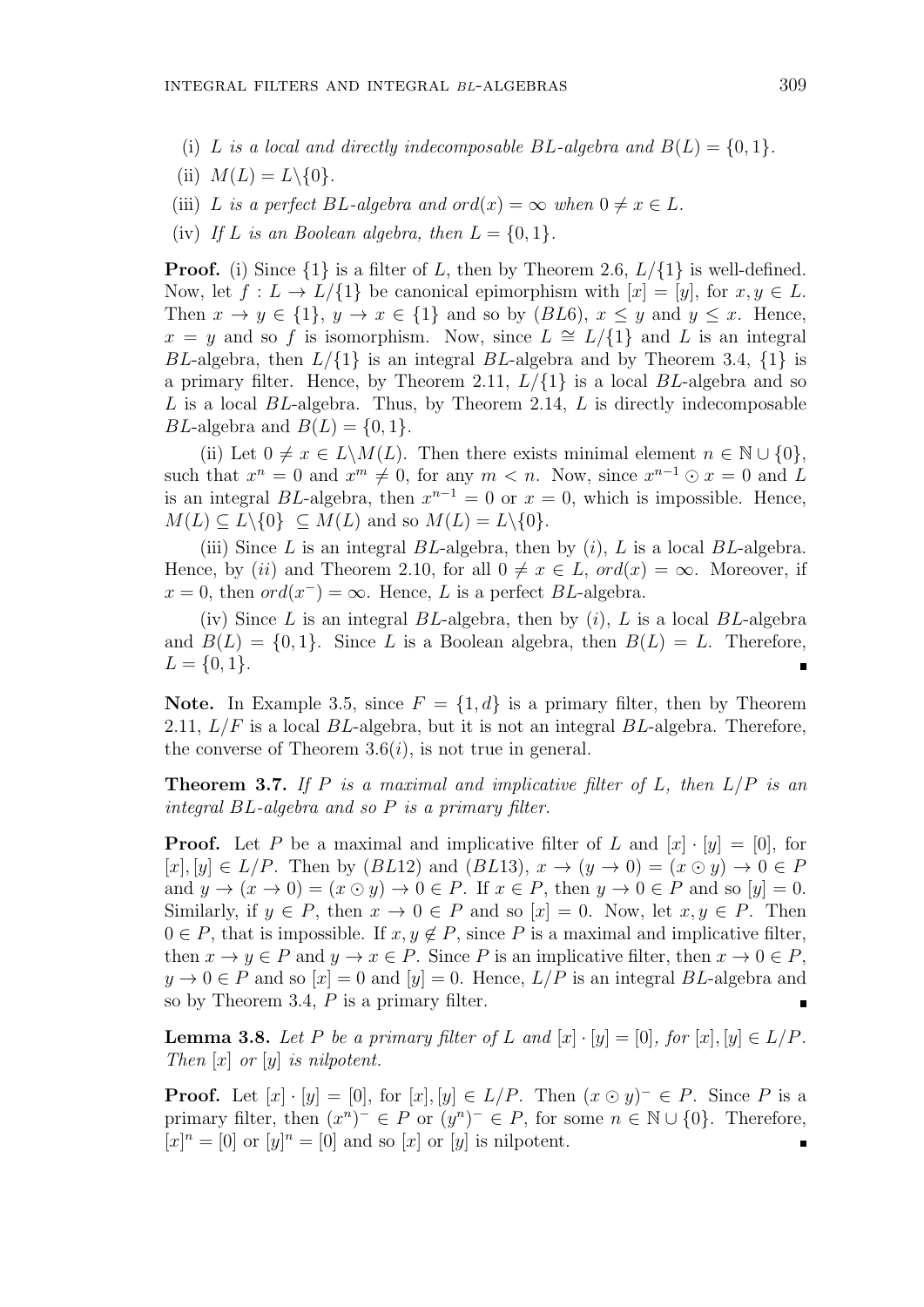**Theorem 3.9.** *Let L be a Godel algebra L and P be a filter of L. Then*

- (i) *P is a primary filter of L if and only if L/P is an integral BL-algebra.*
- (ii) *L is an integral BL-algebra if and only if L is a Local BL-algebra.*

**Proof.** (i) Let *P* be a primary filter of *L* and  $[x] \cdot [y] = [0]$ , for  $[x] \cdot [y] \in L/P$ . Then by Lemma 3.8, there exist  $m, n \in \mathbb{N}$ , such that  $[x]^n = [0]$  or  $[y]^m = [0]$  and so  $[x^n] = [0]$  or  $[y^m] = [0]$ . Now, since *L* is a Godel algebra, then  $x^n = x$  and  $y^n = y$  and so  $[x] = [0]$  or  $[y] = [0]$ . Conversely, if  $L/P$  is an integral *BL*-algebra, then by Theorem 3.4, *P* is a primary filter of *L*.

(ii) Let *L* be an integral *BL*-algebra. Then by Theorem 3.6(*i*), *L* is a local *BL*-algebra. Conversely, let *L* be a local *BL*-algebra. Then by  $L \cong L/\{1\}$ ,  $L/\{1\}$ is a local *BL*-algebra and by Theorem 2.11, *{*1*}* is a primary filter. Therefore, by  $(i)$ ,  $L/\{1\}$  is an integral *BL*-algebra and so *L* is an integral *BL*-algebra.

**Note.** In [7], it is proved that, a linearly ordered *BL*-algebra *L* is a *SBL*-algebra if and only if the negation  $\neg x = (x \rightarrow 0)$  is a Godel negation.

**Definition 3.10.** *L* is called a *BL*-algebra with Godel negation, if  $\frac{\rightarrow}{St_r}$  ({0}) =  $L \setminus \{0\}$ , where  $\frac{\rightarrow}{St_r} (\{0\}) = \{a \in L \mid a \to 0 = 0\}.$ 

In [2], it is proved that  $\frac{\rightarrow}{St_r}$  ({0}) is a filter of *L*.

**Lemma 3.11.** Let L be a BL-algebra with Godel negation. Then  $x \to 0 = 0$  or  $x \rightarrow 0 = 1$ *, for all*  $x \in L$ *.* 

**Proof.** If  $x = 0$ , then  $x \to 0 = 1$  and if  $0 \neq x \in L$ , then  $x \in \mathcal{S}_{t_r}$  ( $\{0\}$ ) and so  $x \to 0 = 0$ , for all  $x \in L$ .

**Example 3.12.** *BL*-algebra in the Example 3.2, is a *BL*-algebra with Godel negation.

**Example 3.13.** Let  $L = \{0, a, b, 1\}$  be a chain such that  $0 < a < b < 1$  and operations  $x \wedge y = \min\{x, y\}$ ,  $x \vee y = \max\{x, y\}$ ,  $\odot$  and  $\rightarrow$  are defined on *L* as the following tables:

| $\odot$   0 a b 1                                           |                                                 |  | $\rightarrow$ 0 a b 1              |                                                 |  |
|-------------------------------------------------------------|-------------------------------------------------|--|------------------------------------|-------------------------------------------------|--|
| $\boxed{0}$ $\boxed{0}$ $\boxed{0}$ $\boxed{0}$ $\boxed{0}$ |                                                 |  | $0 \mid 1 \quad 1 \quad 1 \quad 1$ |                                                 |  |
|                                                             | $a \begin{bmatrix} 0 & 0 & a & a \end{bmatrix}$ |  |                                    | $a \mid a \quad 1 \quad 1 \quad 1$              |  |
|                                                             | $b \begin{bmatrix} 0 & a & b & b \end{bmatrix}$ |  |                                    | $b \begin{bmatrix} 0 & a & 1 & 1 \end{bmatrix}$ |  |
|                                                             | $1 \vert 0 \ a \ b \ 1$                         |  |                                    | $1 \mid 0 \quad a \quad b \quad 1$              |  |

Then  $(L, \vee, \wedge, \odot, \rightarrow, 0, 1)$  is a *BL*-algebra but it is not a *BL*-algebra with Godel negation.

**Theorem 3.14.** *Let L be a BL-algebra with Godel negation and F be a proper filter of L. Then*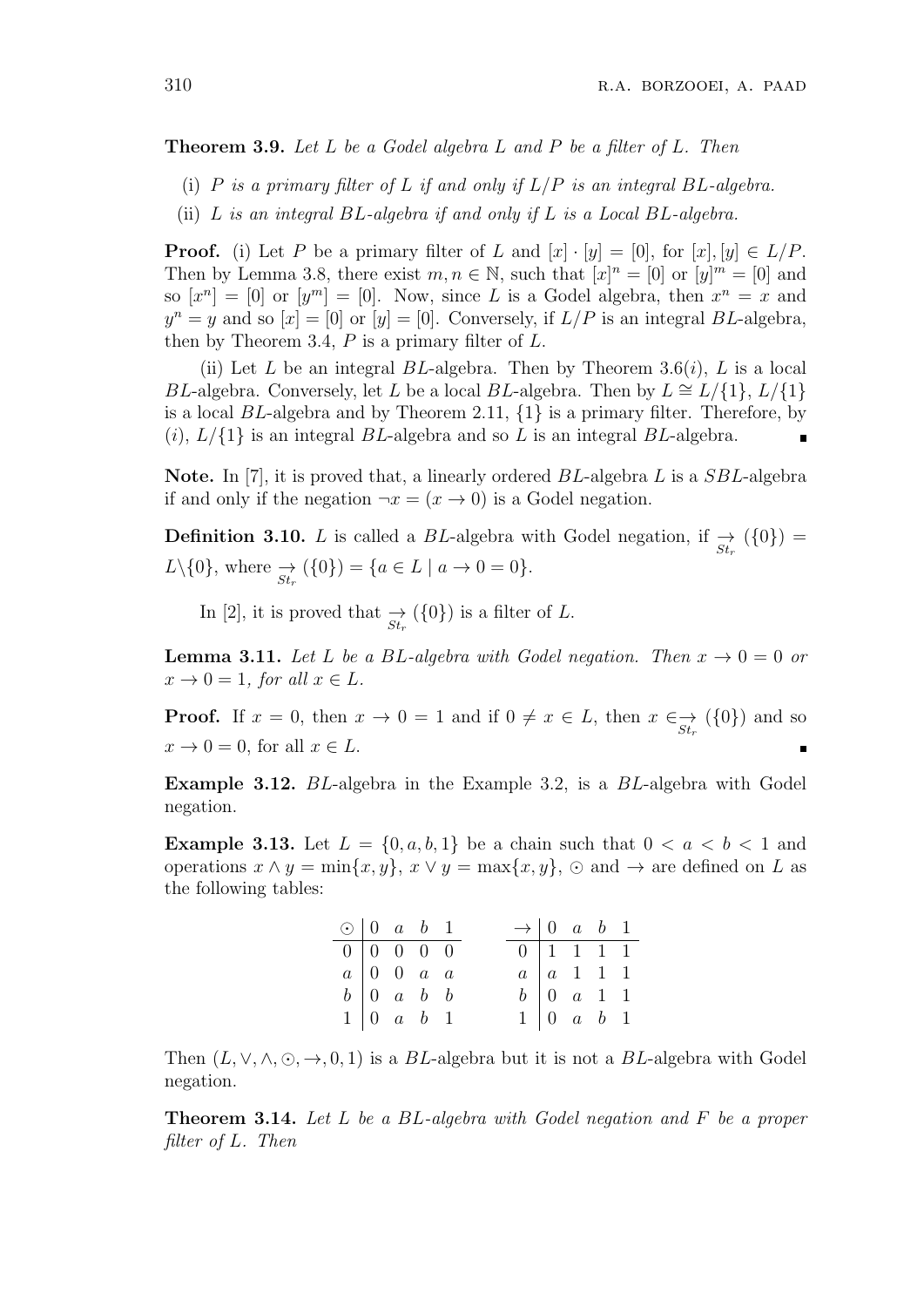- (i) *if F is a fantastic filter of L, then*  $F = L \setminus \{0\}$ *,*
- (ii) *if F is a positive implicative(Boolean) filter of L, then*  $F = L \setminus \{0\}$ *.*
- (ii) *if F is a obstinate filter of L, then*  $F = L \setminus \{0\}$ *.*

**Proof.** (i) Let  $0 \neq x \in L$  and F be a proper fantastic filter of L. Then, by Theorem 2.5,  $((x \rightarrow 0) \rightarrow 0) \rightarrow x \in F$ . Since *L* is a *BL*-algebra with Godel negation, then  $x \to 0 = 0$ , and so by (*BL*7), we have

$$
((x \to 0) \to 0) \to x = (0 \to 0) \to x = 1 \to x = x \in F
$$

. Hence,  $L \setminus \{0\} \subseteq F$  and so  $F = L \setminus \{0\}$ .

- (ii) Since every positive implicative filter is a fantastic filter, then  $F = L \setminus \{0\}$ .
- (iii) Since every obstinate filter is a fantastic filter, then  $F = L \setminus \{0\}.$

**Corollary 3.15.** *In any BL-algebra L with Godel negation, the following hold:*

- (i) *every proper fantastic filter is a maximal filter,*
- (ii) *every proper positive implicative filter is a maximal filter,*
- (iii) *every proper obstinate filter is a maximal filter.*

**Theorem 3.16.** *Let L be a BL-algebra L with Godel negation. Then the proper positive implicative filters, the proper obstinate filters and the proper fantastic filters are equal and they are exactly*  $L \setminus \{0\}$ *.* 

**Proof.** By Theorem 3.14 and Corollary 3.15, the proof is clear.

## **4. Integral filters in** *BL***-algebras**

**Definition 4.1.** A proper filter *P* of *L* is called an *integral filter*, if for all  $x, y \in L$ ,

 $(x \odot y)^{-} \in P$  implies  $x^{-} \in P$  or  $y^{-} \in P$ 

**Example 4.2.** Let  $F = \{1, a, c\}$ , in the Example 3.3. Then *F* is an integral filter. Since, if  $(x \odot y)^{-} \in F$ , then  $(x \odot y)^{-} = a$  or *c* or 1, and so  $(x \odot y) = b$  or *d* or 0. If  $(x \odot y) = b$ , then  $x = c$  or *b* and  $y = d$ . If  $x = c$ , then  $c^- = b \in F$  and if  $x = b$ ,  $b^- \notin F$ , then  $d^- = a \in F$ . By the similar way for  $(x \odot y) = d$  or 0, we conclude that  $F$  is an integral filter.

**Theorem 4.3.** *Every integral filter is a primary filter.*

**Proof.** Let  $n = 1$  in Definition 2.3(iv). Then the proof is clear.

The following example shows that the converse of Theorem 4.3 is not true in general.

**Example 4.4.** Let  $F = \{1, d\}$ , in Example 3.3. Then it is easy to check that F is a primary filter. Now, since  $(c \odot c)^{-} = a^{-} = d \in F$  and  $c^{-} = b \notin F$ . Therefore, *F* is not an integral filter.

 $\blacksquare$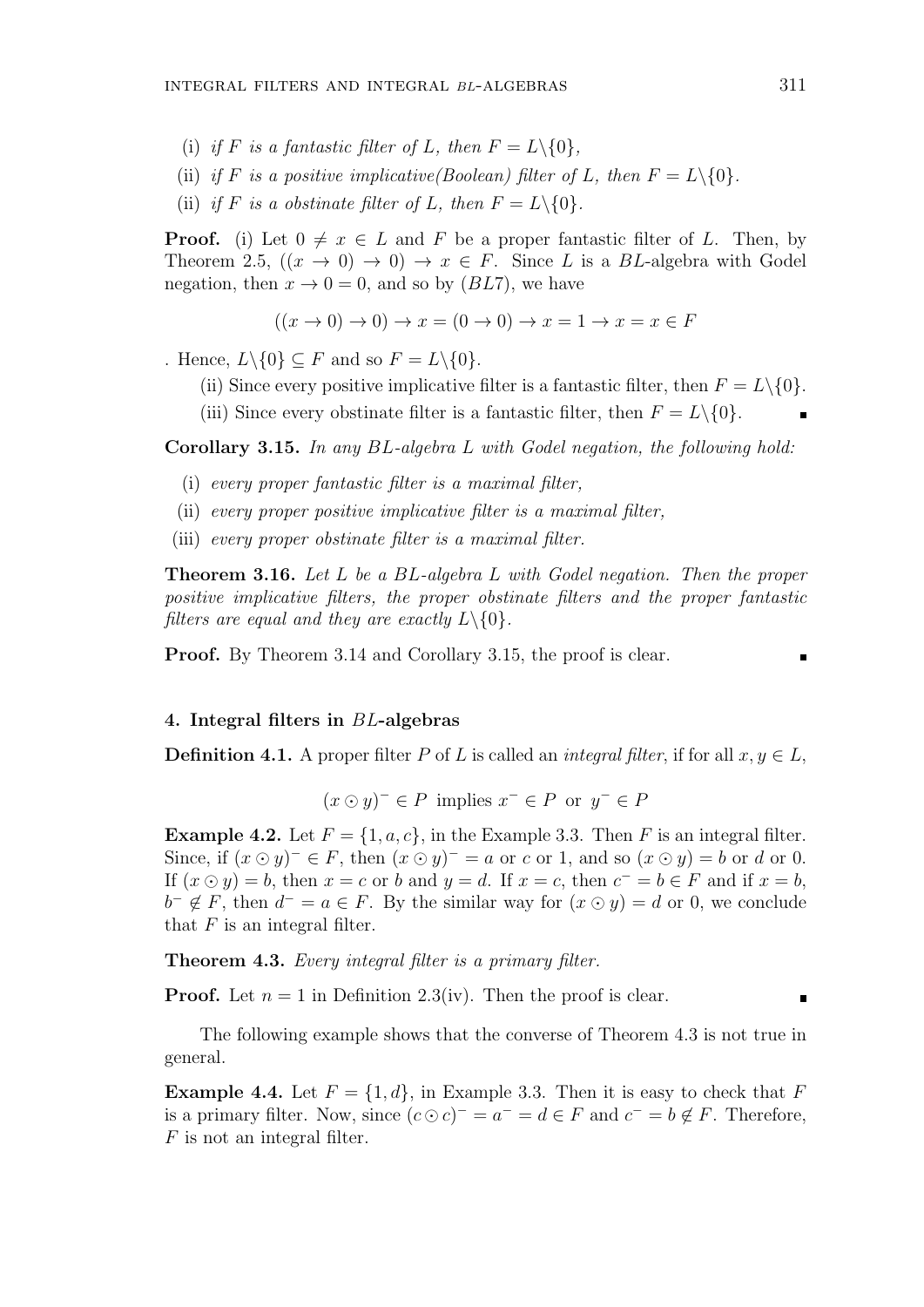**Theorem 4.5.** Let  $F \subseteq G$ , where  $F$  and  $G$  be filters of  $L$  and  $F$  be an integral *filter of L. Then G is an integral filter, too.*

**Proof.** Let  $(x \odot y)^{-} \in G$ , for  $x, y \in L$ . Then, by  $(BL9)$  and  $(BL11)$ ,  $((x \odot y) \odot$  $(x \odot y)^{-}$ <sup> $-$ </sup> = 0<sup>-</sup> = 1  $\in$  *F*. Since *F* is an integral filter, then we get  $(x \odot y)^{-} \in$  *F* or  $(x \odot y)^{-1} \in F$ . If  $(x \odot y)^{-} \in F$ , then  $x^{-} \in F \subseteq G$  or  $y^{-} \in F \subseteq G$  and so G is an integral filter. If  $(x \odot y)^{-1} \in F \subseteq G$ , then by  $(x \odot y)^{-1} \in G$  and by  $(BL11)$ , we have  $(x \odot y)^{-1} \odot (x \odot y)^{-1} = 0 \in G$ . Therefore,  $G = L$  and so G is an integral filter.

**Theorem 4.6.** *Let P be a proper filter of L. Then P is an integral filter if and only if L/P is an integral BL-algebra.*

**Proof.** Let *P* be an integral filter and  $[x] \cdot [y] = [0]$ , for  $[x] \cdot [y] \in L/P$ . Then  $(x \odot y)^{-} \in P$ , and so  $x^{-} \in P$  or  $y^{-} \in P$ . Hence,  $[x] = 0$  or  $[y] = 0$ . Conversely, let  $(x ⊙ y)$ <sup>−</sup>  $∈$  *P*, for  $x, y ∈ L$ . Then  $[x ⊙ y] = [x] \cdot [y] = [0]$ . Since  $L/P$  is an integral *BL*-algebra, then  $[x] = 0$  or  $[y] = 0$ . Therefore,  $x^- \in P$  or  $y^- \in P$ .

The following theorem describes the relationship between integral filters and integral *BL*-algebras.

**Theorem 4.7.** *The following conditions are equivalent on L:*

- (i)  $\{1\}$  *is an integral filter of*  $L$ *,*
- (ii) *any filter of L is an integral filter,*
- (iii) *L is an integral BL-algebra.*

**Proof.** (i)*⇔*(ii): By Theorem 4.5, the proof is clear.

(i)*⇒*(iii): Since *L ∼*= *L/{*1*}* and *{*1*}* is an integral filter, then by Theorem 4.6, *L* is an integral *BL*-algebra.

(iii)*⇒*(i): By Theorem 4.6, the proof is clear.

**Theorem 4.8.** *L is an integral BL-algebra if and only if L has the Godel negation.*

**Proof.** Let *L* be an integral *BL*-algebra. Then by  $(BL7)$ ,  $0 \rightarrow 0 = 1$ , and so  $0 \notin \mathcal{L}_{St_r}(\{0\})$ . Hence,  $\mathcal{L}_{St_r}(\{0\}) \subseteq L \setminus \{0\}$ . Now, let  $x \in L \setminus \{0\}$ . Then by  $(BL11)$ ,  $x \odot x^- = 0$  and so  $(x \odot x^-)^- = 1$ . Since by Theorem 4.7,  $\{1\}$  is an integral filter, then  $x^- = 1$  or  $(x^-)^- = 1$ . If  $x^- = 1$ , then  $x \odot x^- = x \odot 1 = x$  and so  $x = 0$ , that it is a contradiction. Hence,  $(x^-)^- = 1$  and so by  $(BL10)$ ,  $x^- = ((x^-)^-)^- = 0$ . Hence,  $x \in \mathcal{S}_{st_r}$  ( $\{0\}$ ) and so *L* is a *BL*-algebra with Godel negation. Conversely, let  $(x \odot y) = 0$ , for  $x, y \in L$ . Then  $(x \odot y) \notin \mathcal{A}_{St_r}({0}) = L\backslash{0}$ . Since  $\mathcal{A}_{St_r}({0})$  is a proper filter, then  $x \notin \mathcal{L}_{St_r}(\{0\})$  or  $y \notin \mathcal{L}_{St_r}(\{0\})$ . Therefore,  $x = 0$  or  $y = 0$  and so *L* is an integral *BL*-algebra.

**Theorem 4.9.** *Every integral BL-algebra is an SBL-algebra.*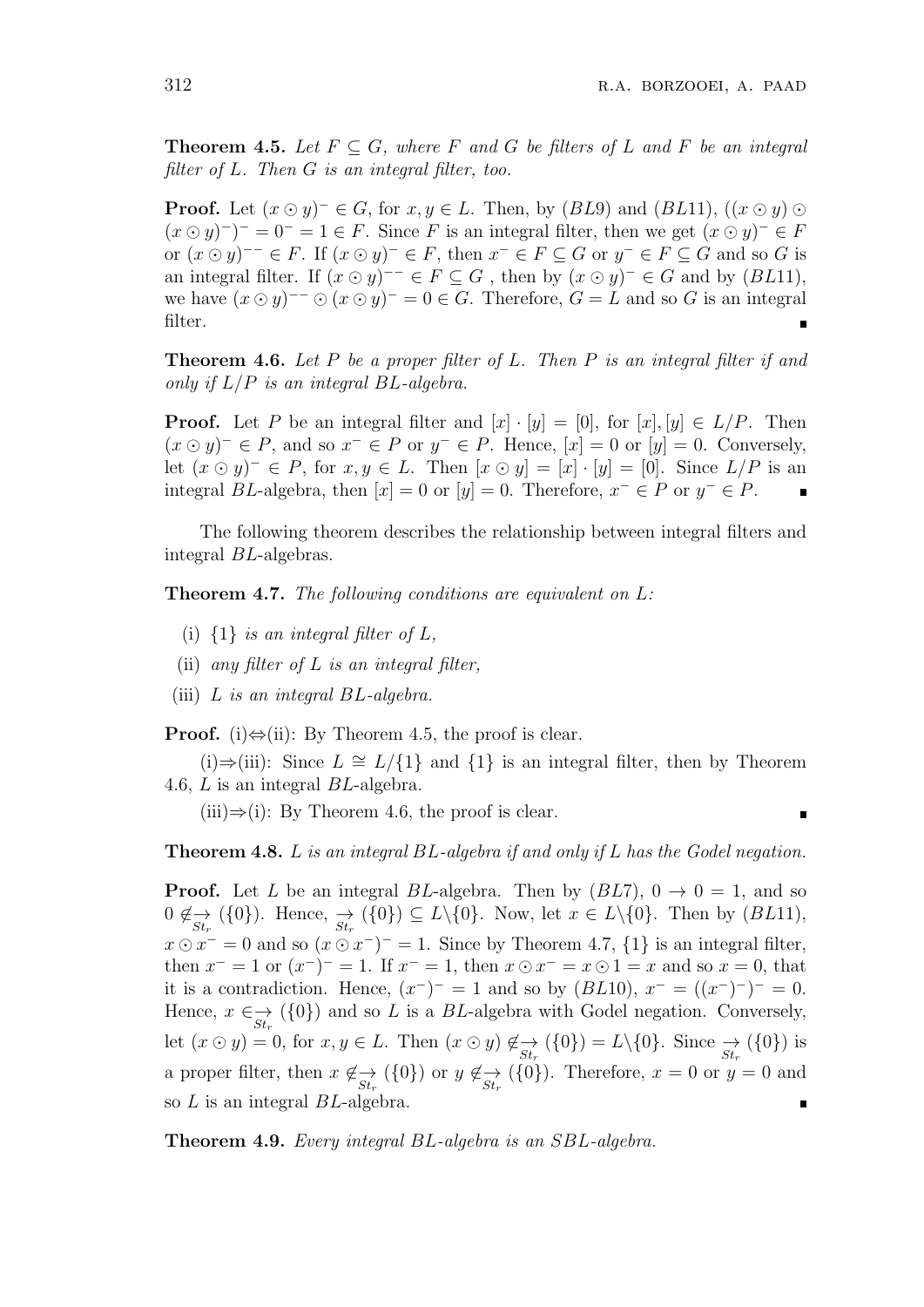**Proof.** Let *L* be an integral *BL*-algebra. We will prove that  $(x \odot y)^{-} = (x^{-}) \vee (y^{-})$ , for all  $x, y \in L$ . If  $x \odot y = 0$ , then  $x = 0$  or  $y = 0$  and by Lemma 3.11 and Theorem 4.8,  $(x \odot y)^{-} = 1$  and  $(x^{-}) \vee (y^{-}) = 1$ . Let  $x \odot y \neq 0$ . Then  $x \neq 0$  and  $y \neq 0$ , hence by Lemma 3.11 and Theorem 4.8,  $(x \odot y)^{-} = 0$  and  $(x^{-}) \vee (y^{-}) = 0$ . Therefore,  $(x \odot y)^{-} = (x^{-}) \vee (y^{-}) = 0$ . Thus, *L* is a *SBL*-algebra.

**Corollary 4.10.** *Any linearly ordered BL-algebra L is a SBL-algebra if and only if L is an integral BL-algebra.*

**Proof.** By Theorem 4.9, every integral *BL*-algebra is an *SBL*-algebra. Conversely, a linearly ordered *BL*-algebra *L* is a *SBL*-algebra if *L* is with Godel negation and so by Theorem 4.8, *L* is an integral *BL*-algebra.

**Theorem 4.11.** *Let L be a BL-algebra with Godel negation. Then*

- (i)  $MV(L) = B(L) = \{0, 1\}.$
- (ii) If *L* be an *MV*-algebra, then  $L = \{0, 1\}$ .

**Proof.** (i) It is clear that  $0 \in MV(L)$ . Now, let  $0 \neq x \in MV(L)$ . Since  $x^{-} = 0$ , then  $x = x^{--} = 1$  and so  $x = 1$ . Hence,  $MV(L) = \{0, 1\}$ . Now, by Theorems 4.8 and 3.6(ii),  $B(L) = \{0, 1\}$  and so  $MV(L) = B(L) = \{0, 1\}$ .

(ii) Since *L* is a *MV*-algebra, then  $MV(L) = L$  and so by (*i*),  $L = \{0, 1\}$ .

In the following theorem we describe the relationship between integral filters and perfect filters.

**Theorem 4.12.** *Let P be an integral filter of L. Then P is a perfect filter.*

**Proof.** Let *P* be an integral filter. Then, by Theorem 4.6,  $L/P$  is an integral *BL*-algebra and so by Theorem 3.6(iii), *L/P* is perfect *BL*-algebra. Hence, by Theorem 2.16, *P* is a perfect filter.

**Open problem.** Under what suitable conditions the converse of Theorem 4.12, is correct in general? We prove the converse of Theorem 4.12, in finite *BL*-algebra and Godel algebra.

**Lemma 4.13.** *Let L be finite. Then L is an integral BL-algebra if and only if*  $MV(L)$  *is an integral*  $BL$ *-algebra, where*  $MV(L) = \{x \in L \mid x^{--} = x\}.$ 

**Proof.** Let *L* be an integral *BL*-algebra and  $x \odot y = 0$ , for  $x, y \in MV(L)$ . Since  $MV(L) \subseteq L$ , then  $x = 0$  or  $y = 0$  and so  $MV(L)$  is an integral *BL*-algebra. Conversely, let  $MV(L)$  is an integral  $BL$ -algebra. Since  $L$  is a finite  $BL$ -algebra and  $MV(L) \subseteq L$ , then  $MV(L)$  is finite integral  $BL$ -algebra and so by Theorem 3.6(iii),  $MV(L)$  is a finite perfect MV-algebra. Therefore, by Theorem 2.18(ii),  $MV(L) = \{0, 1\}$ . Now, let  $x \odot y = 0$ , for all  $x, y \in L$ . Then by  $(BL16)$ ,  $x \leq y^{-1}$ and by  $(BL10)$ ,  $y^- \in MV(L)$ . Thus,  $y^- = 0$  or  $y^- = 1$  and so  $y = 1$  or  $y = 0$ . If  $y = 1$ , since  $x \odot y = 0$ , then  $x = 0$  and otherwise  $y = 0$ . Therefore, L is an integral *BL*-algebra.п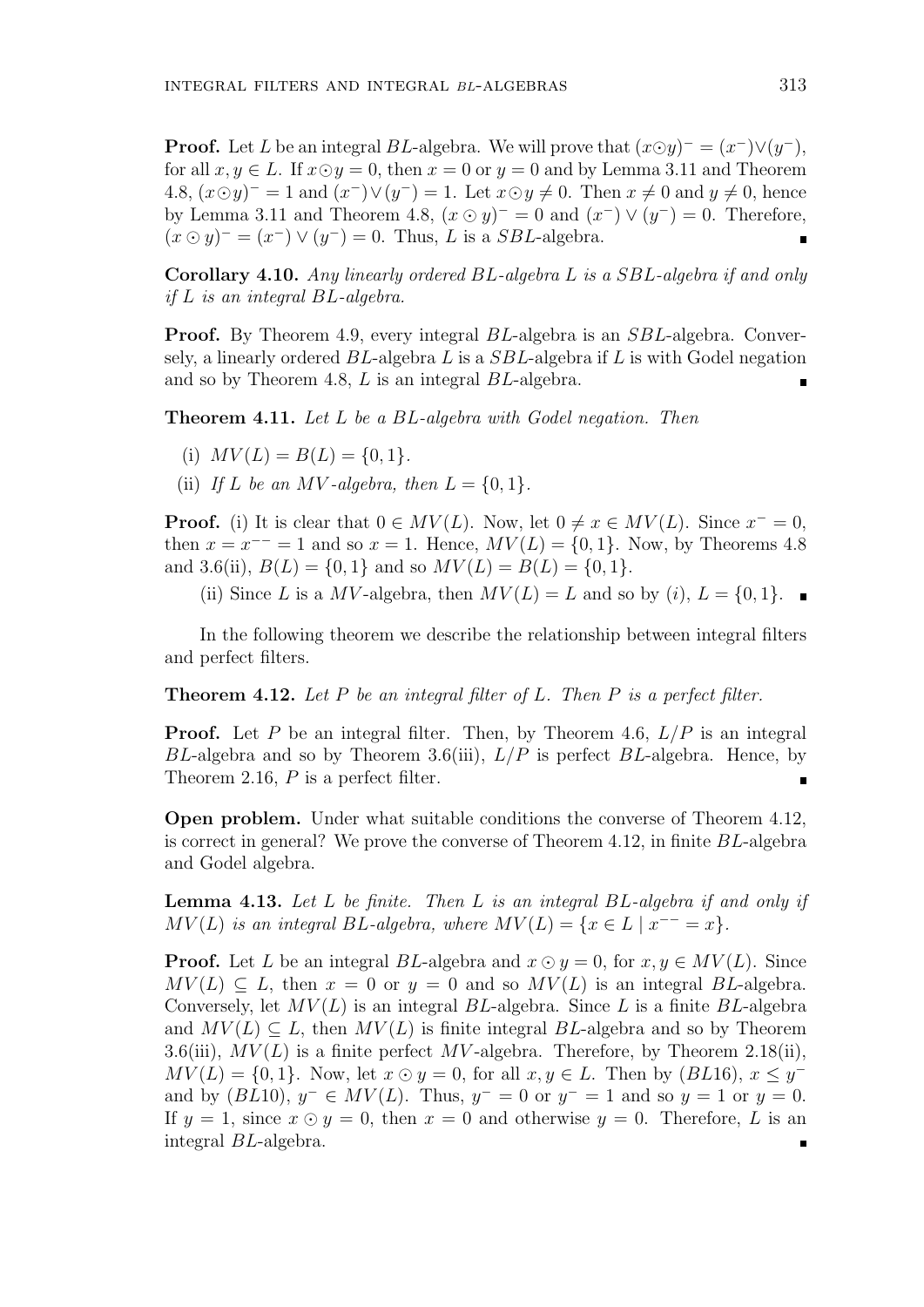**Theorem 4.14.** *Let L be finite. Then every perfect filter of L is an integral filter.*

**Proof.** Let *P* be a perfect filter of finite *BL*-algebra *L*. Then, by Theorem 2.16,  $L/P$  is a finite perfect *BL*-algebra. Also, by Theorem 2.18(i),  $MV(L/P)$  is a finite perfect *MV*-algebra. Then, by Theorem 2.18(ii),  $MV(L/P) = \{0, 1\}$ . Hence,  $MV(L/P)$  is an integral *BL*-algebra and by Lemma 4.13,  $L/P$  is an integral *BL*-algebra. Therefore, by Theorem 4.6, *P* is an integral filter.

**Theorem 4.15.** *Let L be a Godel algebra. Then the concept of integral filter, perfect filter and primary filter are coincide.*

**Proof.** Let *P* be an integral filter. Then, by Theorem 4.12, *P* is a perfect filter. Conversely, let P is a perfect filter. Then, by Theorems 2.17 and 3.9(i),  $L/P$  is an integral *BL*-algebra and so by Theorem 4.6, *P* is an integral filter. Now, let *P* be a perfect filter. Then, by Theorem 2.17, *P* is primary filter. Conversely, let *P* be a primary filter. Then, by Theorem 3.9(i), *L/P* is an integral *BL*-algebra and so by Theorem 4.6, *P* is an integral filter. Hence, by Theorem 4.12, *P* is a perfect filter.  $\blacksquare$ 

**Theorem 4.16.** *Let L be an MV -algebra and F be an integral filter of L. Then F is a prime filter.*

**Proof.** Let  $x \lor y \in F$ , for  $x, y \in L$ . Since by  $(BL8)$ ,  $x^- \odot y^- \leq x^- \land y^-$ , then by  $(BL14)$ ,  $(x^- \wedge y^-)^- \le (x^- \odot y^-)^-$  and by  $(BL15)$ ,  $(x^- \wedge y^-)^- = x^{--} \vee y^{--} =$  $x \vee y \in F$ . Now, we have  $(x^- \odot y^-)^- \in F$ ,  $[(x^- \odot y^-)^-]= [1]$  and  $[(x^- \odot y^-)]^{--}$  $[(x^- \odot y^-)^{--}] = [0].$  Since *L* is an *MV*-algebra, then  $[x^-] \cdot [y^-] = [x^- \odot y^-] = [0].$ Since by Theorem 4.6,  $L/F$  is an integral  $BL$ -algebra, then  $[x^-] = [0]$  or  $[y^-] = [0]$ and so  $[x] = [1]$  or  $[y] = [1]$ . Hence,  $x \in F$  or  $y \in F$ , and so F is a prime filter.

**Note.** In Theorem 4.16, *L* must be an *MV* -algebra and it is a necessary condition. Since in the Example 3.2, *L* is a *BL*-algebra, which is not a *MV* -algebra and  $F = \{1\}$  is an integral filter of *L*. But it is not a prime filter, since  $a \vee b = 1 \in F$ and  $a, b \notin F$ .

**Corollary 4.17.** *Every integral MV -algebra is a BL-chain.*

**Proof.** Let *L* be an integral *MV* -algebra. Then *{*1*}* is an integral filter and so by Theorem 4.16, it is a prime filter. Therefore, by Theorem 2.7,  $L/\{1\}$  is a *BL*-chain and since  $L \cong L/\{1\}$ , then *L* is a *BL*-chain. П

In what follows, we study the relations among integral filters, obstinate filters and fantastic filters. The following theorem shows that every obstinate filter is an integral filter but the converse is not true.

**Theorem 4.18.** *Let F be a proper obstinate filter of L. Then F is an integral filter of L.*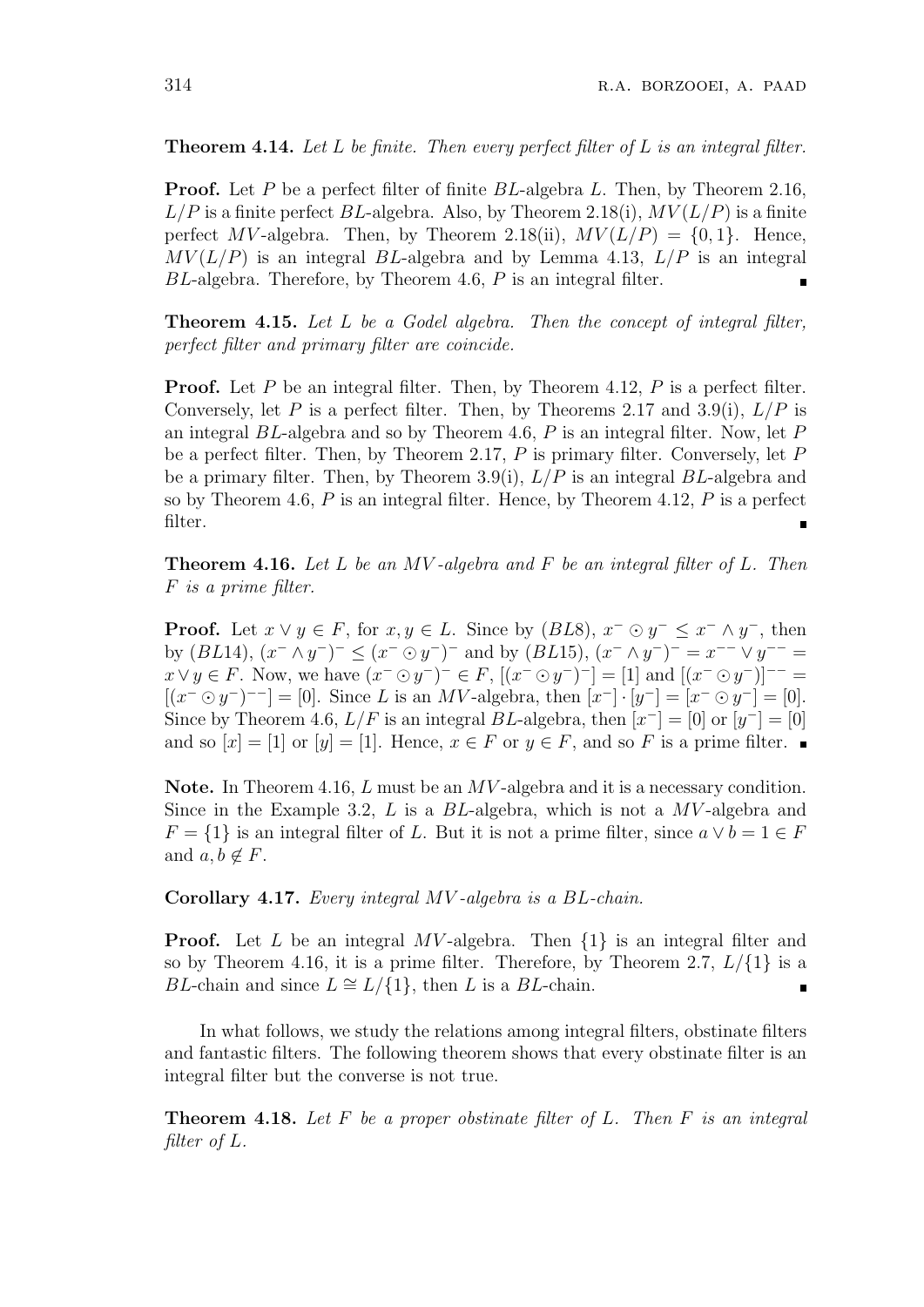**Proof.** Let *F* be a proper obstinate filter,  $(x \odot y)^{-} \in F$  but  $x^{-} \notin F$  and  $y^{-} \notin F$ , for  $x, y \in L$ , by a contrary. Since F is an obstinate filter, then  $(x^-)^- \in F$  and by Theorem 2.5(ii), *F* is a fantastic filter. Now, by Theorem 2.5(i),  $((x^-)^- \to x) \in F$ , and so  $x \in F$ . By the similar way,  $y \in F$ . Hence,  $(x \odot y) \in F$  and so  $0 \in F$ , which is a contradiction. Therefore,  $x^- \in F$  or  $y^- \in F$  and so F is an integral filter.

The following example shows that the converse of Theorem 4.18, is not correct in general.

**Example 4.19.** Let  $F = \{1, a\}$  in Example 3.2. Since L is an integral BLalgebra, then  $F$  ia an integral filter, but it is not an obstinate filter. Because  $b \notin F$  and  $0 = b^- \notin F$ . Also, since  $((b \to 0) \to 0) \to b = b \notin F$ , then by Theorem 2.5, *F* is not a fantastic filter.

**Theorem 4.20.** *Let F be an integral and fantastic filter of L. Then F is an obstinate filter of L.*

**Proof.** Let  $x, y \notin F$ , for  $x, y \in L$ . We will show that  $x \to y \in F$  and  $y \to x \in F$ . Since  $x \notin F$ , then  $x^- \in F$ . Since, if  $x^- \notin F$ , by  $(BL11)$ ,  $(x \odot x^-)^- = 1 \in F$  and since *F* is an integral filter, then  $(x^-)^- \in F$ . Now, since *F* is a fantastic filter, then by Theorem 2.5(i),  $((x^-)^- \to x) \in F$  and so  $x \in F$  which is a contradiction. Now, by  $(BL14)$ ,  $x^{-} \leq x \to y$  and since *F* is a filter and  $x^{-} \in F$ , we get that  $x \to y \in F$ . By the similar way we can prove that,  $y \to x \in F$ . Therefore, *F* is an obstinate filter.

The following example show that there is a fantastic filter that, is not an obstinate filter and integral filter.

**Example 4.21.** Let  $F = \{1, a\}$  in Example 3.3. Since *L* is an *MV*-algebra, then *F* is an fantastic filter, which is not an obstinate filter. Because  $c \notin F$  and  $b = c^- \notin F$ . Also, since  $(b \odot b)^- = 1 \in F$  and  $b^- = c \notin F$ , then *F* is not an integral filter.

Now, by the above theorems and Lemma 3.14 [12], we conclude the following theorem:

**Theorem 4.22.** *Let F be a filter of L. Then the following conditions are equivalent:*

- (i) *F is maximal and positive implicative filter,*
- (ii) *F is maximal and implicative filter,*
- (iii) *F is an obstinate filter,*
- (iv) *F is an integral and fantastic filter.*